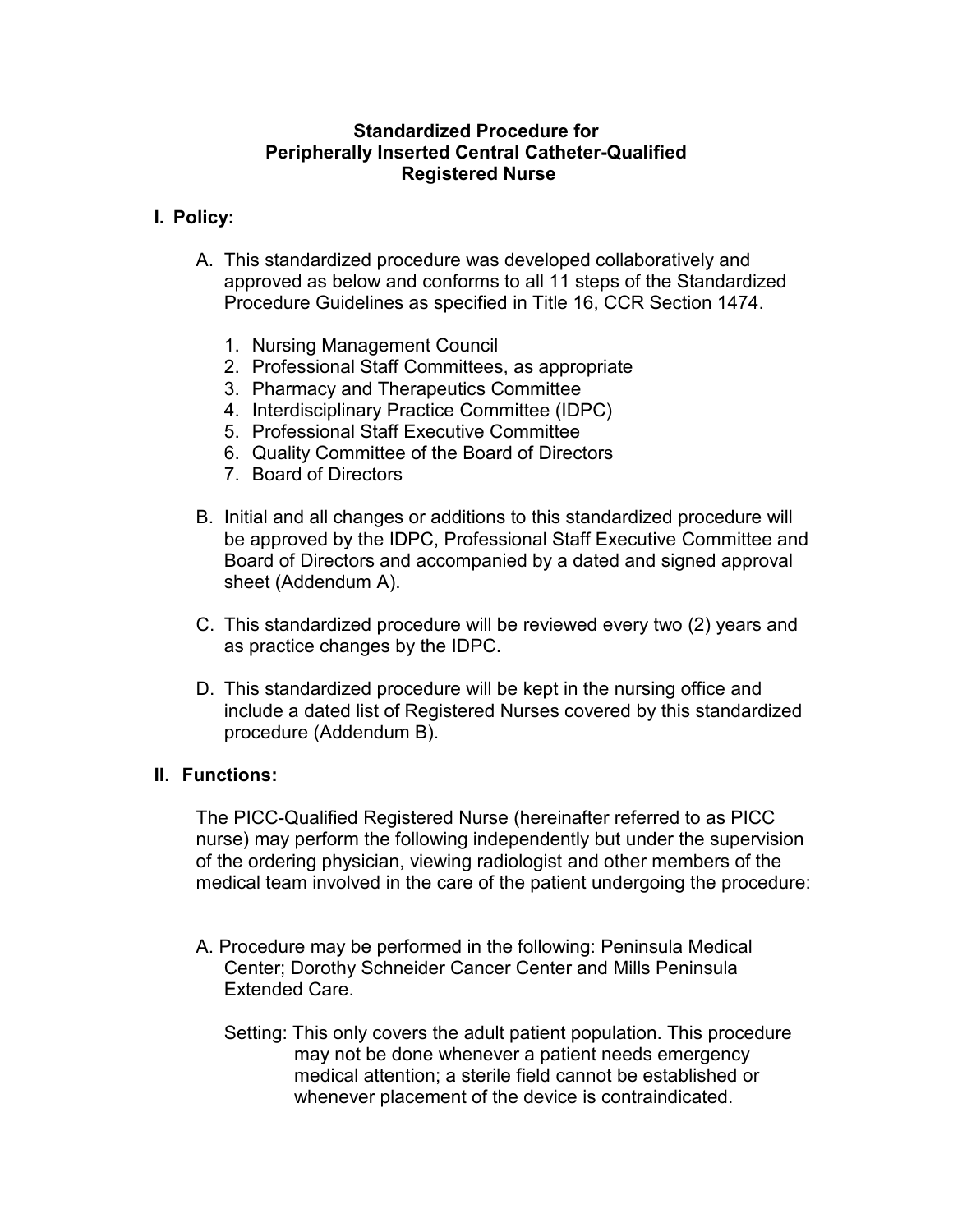- Supervision: For the following insertion complications, management options need to be communicated by phone or in person to the ordering MD and then to Interventional Radiology if necessary: patient was assessed as not a candidate for PICC placement (dialysis patients and or candidates); unable to access vein; unable to advance PICC; traumatic insertion; hematoma with insertion; persistent bleeding greater than two (2) hours after insertion; persistent tip malposition and any other adverse event.
- Patient Condition: Therapies appropriate for PICCs include vesicant chemotherapy, parenteral nutrition, infusates with pH less than 5 or greater than 9, and infusates with an osmolality greater than 600 mOsm/L. PICCs can be used for short, intermediate or long-term intravenous access needs.

# B. Specific functions:

- 1. Explain the procedure to the patient, family members and or responsible person(s) involved and to document such explanations in writing (PICC Consent Form, Attachment A) including but not limited to: risks, benefits and alternatives to the procedure. Also to address any questions or concerns related to the device.
- 2. Administer anesthetic such as Lidocaine 1% (without epinephrine) intradermally (dose not to exceed 0.2 mL or 2mg of a 10 mg/mL concentration) prior to venous access unless with known allergy or sensitivity to the medication.
- 3. Order a chest x-ray to verify PICC tip location post placement which also includes subsequent chest x-rays in cases of tip malposition and migration.
- 4. Release the PICC line for use once chest x-ray has been confirmed that the PICC tip is located at the cavoatrial junction or distal SVC and necessary adjustments were made to the line in collaboration with the viewing radiologist.

## III. Protocol:

- 1. The PICC nurse will evaluate all PICC orders from physicians for appropriateness of the device, intended use, and length of therapy.
- 2. The PICC nurse will then explain the procedure including but not limited to: risks and benefits to the patient and or responsible persons.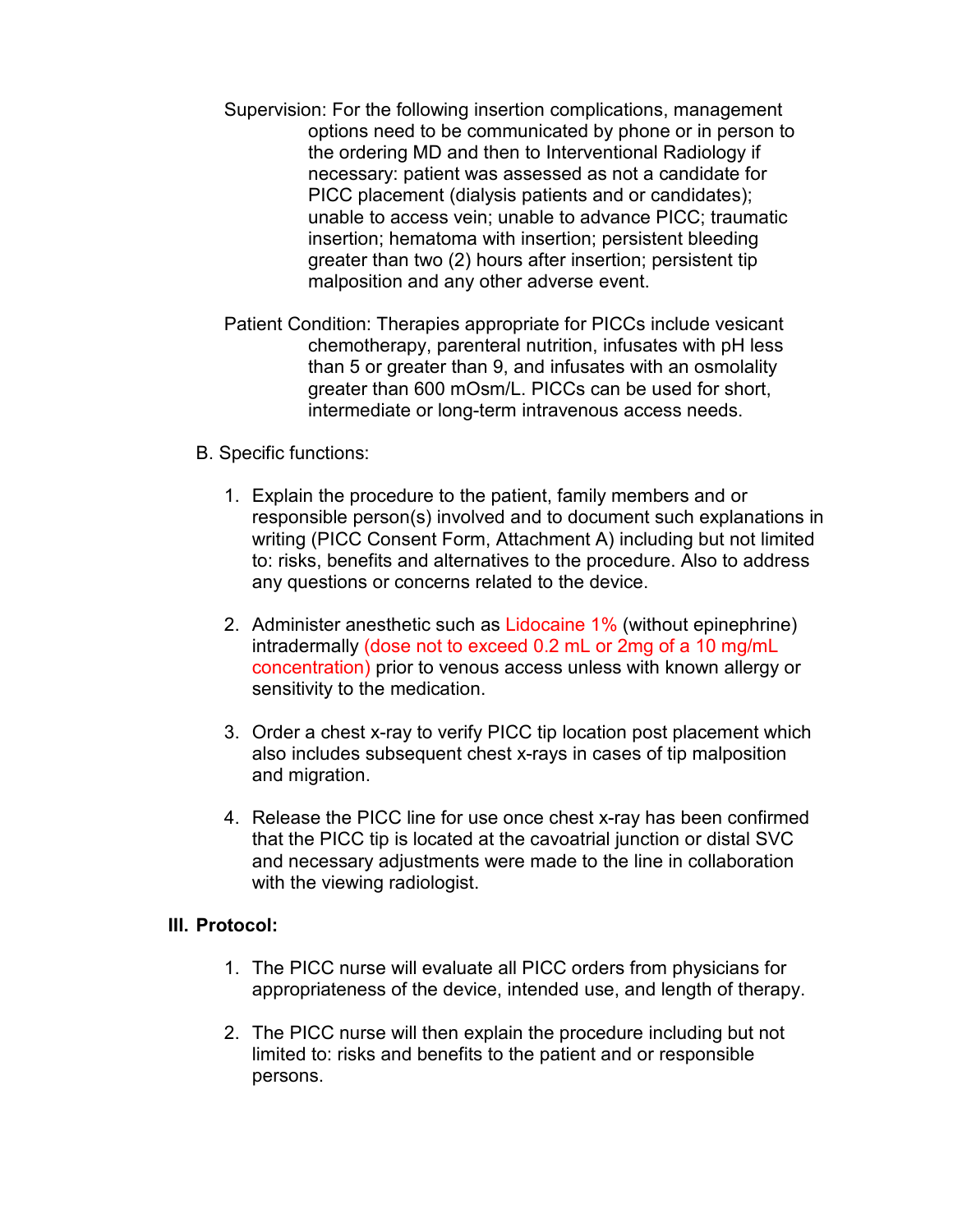- 3. Prior to venous access, the PICC nurse will administer Lidocaine 1% (without epinephrine) intradermally (dose not to exceed 0.2 mL or 2mg of a 10 mg/mL concentration) to promote patient comfort and prevent potential venospasm related to pain.
- 4. The PICC nurse can then place an order for a chest x-ray which can be a single view or with lateral view if necessary to confirm PICC tip location. Subsequent chest x-rays may be necessary in cases of tip malposition and migration.
- 5. Once the PICC tip location is confirmed by the radiologist, the PICC nurse may release it for use.
- 6. If tip migration is suspected, hold the use of the PICC until another chest x-ray can be done and released for reuse.
- 7. The PICC nurse will complete the PICC Documentation Record (Attachment B, 31 MIC-01) and place the original in patient's medical record (progress notes section of chart).

## IV. Minimum Requirements:

- A. Must maintain an active licensure in the State if California
- B. Successful completion of the following or its equivalent:
	- Basic PICC/VAD Nursing Management
	- Advanced PICC Insertion Using Ultrasound
	- Vascular Access Device Selection, Insertion, Care and **Maintenance**
	- Nursing Performed Radiographic Confirmation of Peripherally Inserted Central Catheter
- C. Initial Competency

Perform actual insertions under the direct observation of another PICC qualified RN or equivalent until competency is assured as documented on Insertion of PIC and Midline Catheters Competency Checklist. A minimum of five successful PIC Catheter insertions must be observed and documented.

- 1. Completion of the PICC Ultrasound Competency Checklist in order to insert a microintroducer using ultrasound.
- 2. Completion of PICC Insertion Competency Checklist